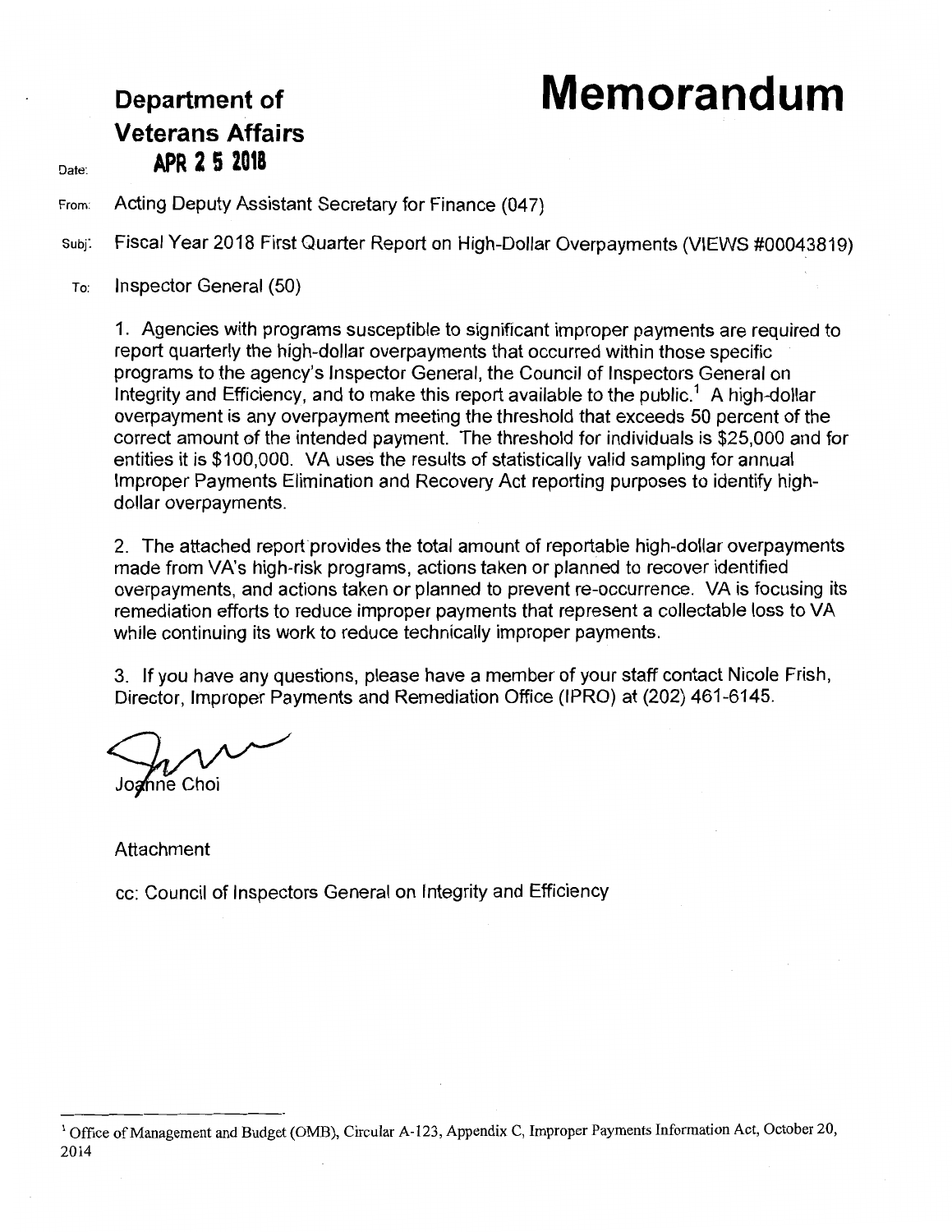### **Executive Order 13520 - Reducing Improper Payments Department of Veterans Affairs Fiscal Vear (FY) 2018 First Quarter High-Dollar Overpayments (HDOPs) Report**

#### **Total High-Dollar Overpayments Identified in Quarter: \$480,215.40<sup>1</sup>**

To ensure transparency, the Department of Veterans Affairs (VA) is also reporting that during the first quarter \$133.6 million in established debt was reported from Veterans Health Administration (VHA) and Veterans Benefits Administration (VBA) programs that may meet high-dollar overpayment criteria; however, they have not been verified as improper payments. For these programs, the established debt is approximately 0.37 percent of the total payments issued collectively by VBA and VHA in the fourth quarter. As reported in VA's Office of Inspector General's "Audit of VA's Implementation of Executive Order 13520 "Reducing Improper Payments", dated August 12, 2011, VA must consider debts established below the threshold because these debts may stem from payments that are over 50 percent of the intended payment amount. However, these debts cannot be reported as high-dollar overpayments for this reporting period because, as stated above, they have not been verified as improper payments.

#### **Actions/Plans to Recover Overpayments:**

VA will provide a Notice of Indebtedness to debtors informing them of VA's intent to recover the debt, remedies, and the consequences of failure to cooperate with collection efforts. VA will aggressively pursue the collection of delinquent debts through all means necessary, including but not limited to internal offset from current or future benefit payments, installment agreements, or the use of the Treasury Offset Program.

#### **Overall Actions/Plans to Prevent Re-occurrence of Improper Payments:**

VA is working to prevent re-occurrence of improper payments in its high-risk programs by implementing corrective action plans (CAPs). Key overall actions to prevent future overpayments, as well as milestones from the published CAPs are provided below:

#### **Veterans Health Administration:**

o The VA Community Care (VACC) and Choice program will implement a process to validate that payments made using bulk payment processes are not duplicates of prior payments. Implemented a single repository for all

<sup>&</sup>lt;sup>1</sup> All high dollar overpayments are attributed to VHA. HDOPs were found in the following VHA programs Beneficiary Travel (BT) and Purchase Long-Term Services and Support (PLTSS).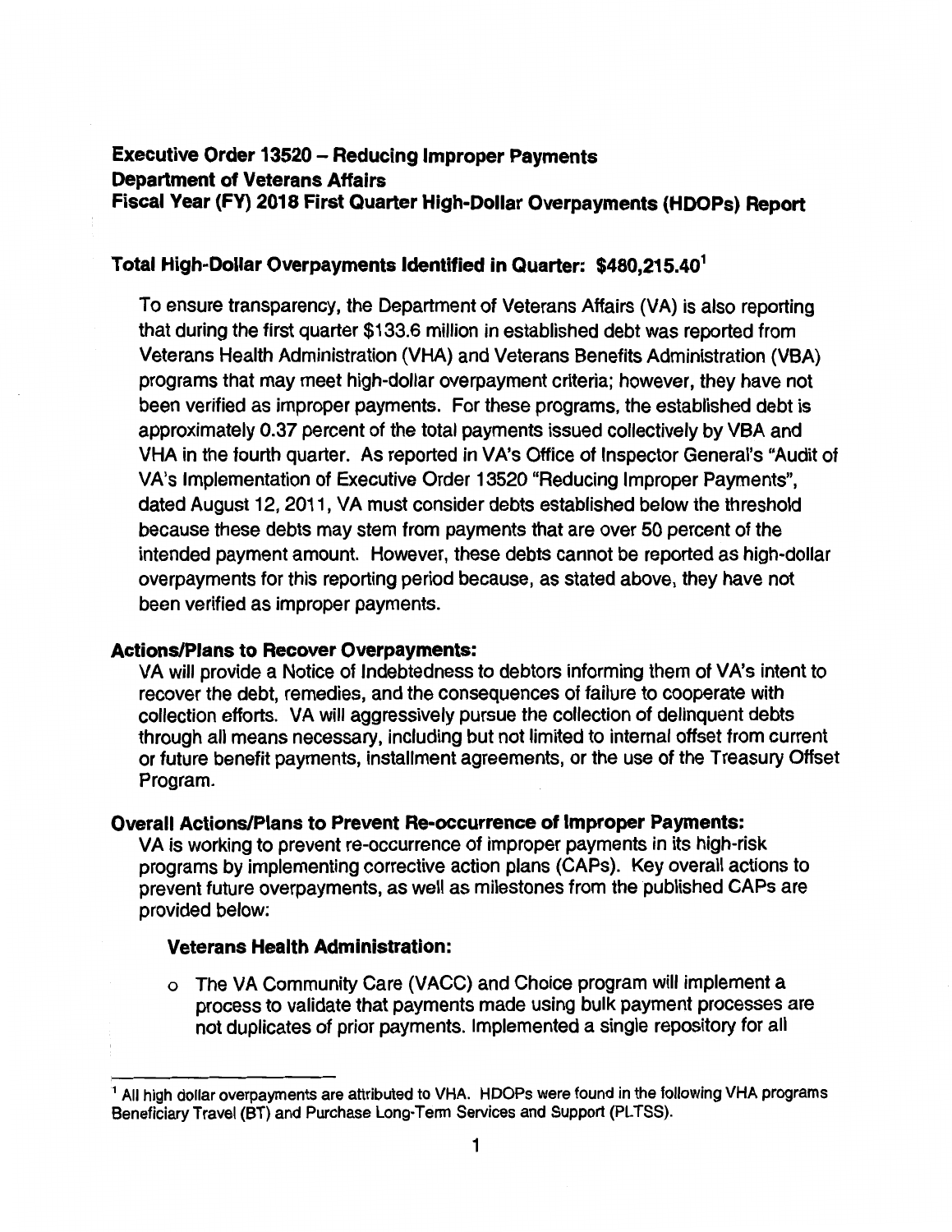Choice claims to check duplicate prepayments and aide internal controls and auditing functions. Estimated Completion Date: Completed.

- o Implemented a daily prepayment review on all claims paid over \$75,000 to identify major processing issues more timely and facilitate sustainment training for individual staff. Estimated Completion Date: Completed.
- o Lowered the threshold for the over-reimbursement review queue from \$75,000 to \$50,000. Estimated Completion Date: Completed.
- o Additional efforts to streamline the implant ordering process for surgical implant contracts is being addressed by coordinating efforts to ensure timely access to services and unburden VA providers requesting the National Program Office for Prosthetic and Sensory Aids Service (PSAS) items. VA is working towards delegating 8123 authority to the Under Secretary for Health and will implement ordering official designation for purchasing agents in PSAS. This will allow for clinical staff or designees to verbally request implants from vendors and PSAS staff to pay for those devices locally over \$3,500. Estimated Completion Date: April 2018.
- o Develop and implement a plan to ensure all non-VA physician-administered drugs ( other than orally administered) are paid in accordance with the Code of Federal Regulations. Estimated Completion Date: April 2018.
- o Continuation of the IT project to streamline vendor selection, lower the threshold for claims to be routed to a High Dollar Review Queue, eliminate manual work arounds for reopened claims, and develop other enhancements to improve payment accuracy. Estimated Completion Date: April 2018.
- o Develop and implement guidance and standard operating procedure (SOP) regarding adherence to Fee Basis Claims System (FBCS) scrubber edits and proper processes to follow when scrubber edits do not apply to the claim. Estimated Completion Date: April 2018.
- o Office of Clinical Integration (Cl) will review training material and guidance to the field for referral to the Choice program through the contractor portal (10- 0386, eligibility documentation, referral process flows and SOPs, etc.), make updates as needed, and reinform the field. Estimated Completion Date: April 2018.
- o Cl will review and update (as needed) all pertinent training materials and advise field of the same. Estimated Completion Date: April 2018.
- o Define the process to purchase care consistent with VA Acquisition Regulations (VAAR) requirements for individual authorizations less than \$10,000 and increase the percentage of VAAR compliant individual authorizations less than \$10,000 to purchase care in the community with the appropriate delegation of authority. Estimated Completion Date: May 2018.
- o Implement business rules into the Program Integrity Tool (PIT) and FBCS to proactively identify improper payments in a prepayment stage. Estimated Completion Date: June 2018.
- o The Beneficiary Travel Self-Service System (BTSSS}, Commercial Off-The-Shelf (COTS), Software-as-a-Service solution, will provide a customized and enhanced tool to streamline claims; automate eligibility determinations and payment processing; detection and prevention of improper payments; and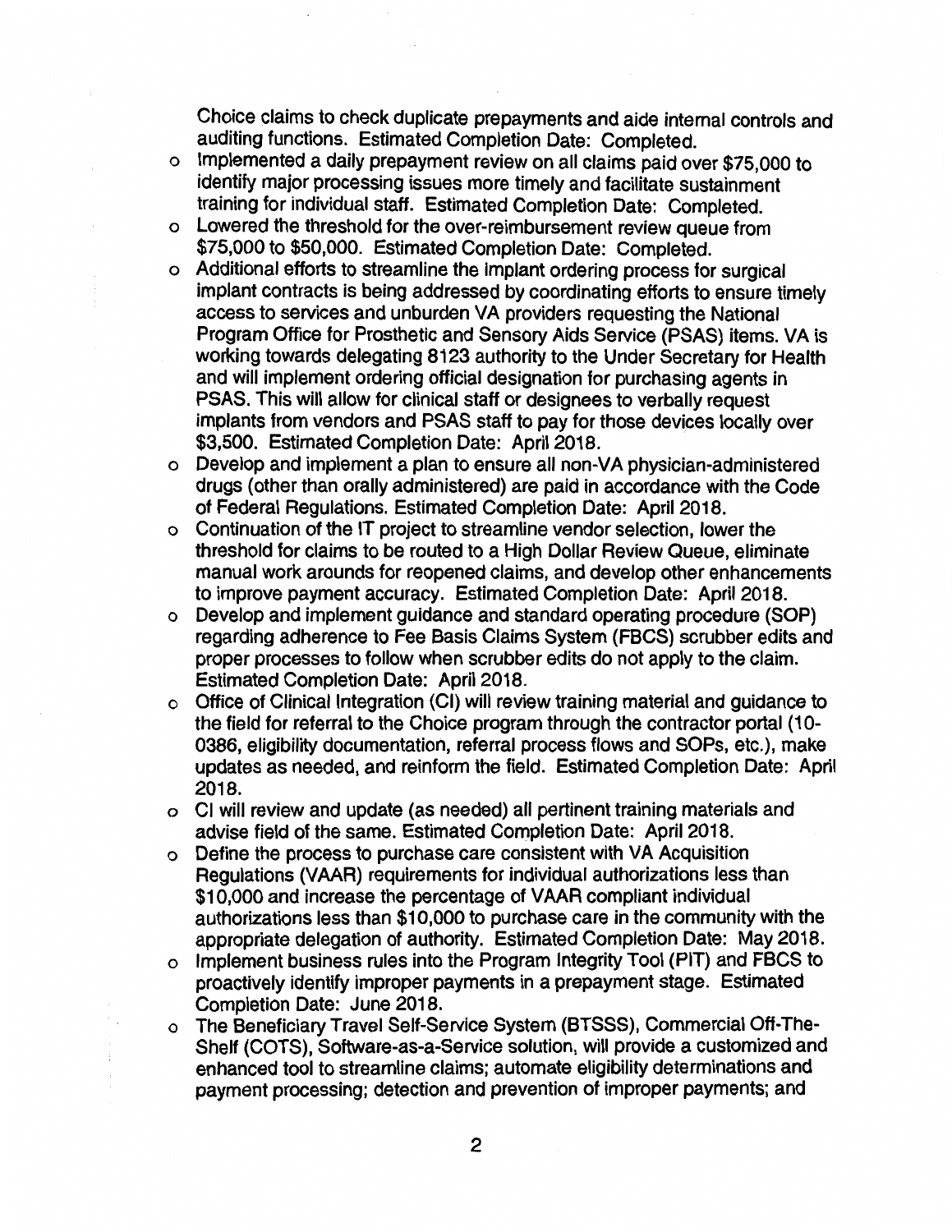enhance reporting and auditing capabilities. Scheduled testing of BTSSS began at test sites in September 2017. Once test sites have proven successful, implementation will be scheduled throughout VA. Estimated Completion Date: September 2018.

- o In September 2017, a quarterly reporting process was developed that allows for more targeted reviews of Sole Community Hospitals' vendor files to review for critical changes prior to staff reviews, avoiding vendor file selection errors. Estimated Completion Date: September 2018
- o Review existing vendor desk procedures for the Health Care Reimbursement staff, make necessary updates, and conduct refresher training for all voucher examiners, leads, and queue clearers for the critical connection between payment accuracy and proper vendor and facility type selection. Estimated Completion Date: September 2018.
- o Implement a daily post payment review of approximately 20 percent of each employee's workload. Estimated Completion Date: September 2018.
- o Since 2015, data matches with the Center for Medicare and Medicaid Services (CMS} and Tricare are being utilized to detect changes in beneficiary status that could affect CHAMPVA eligibility. Estimated Completion Date: September 2018.
- o For utilities over the simplified acquisition threshold of \$150,000, local fiscal offices will review new and existing VA Forms 1358, Obligation or Change in Obligation, and require facilities to give evidence that Federal Acquisition Regulation (FAR} Part 41 (Utilities} has been complied with. Fiscal offices will not establish new 1358s without complying with FAR Part 41. Program offices utilizing noncompliant 1358s will have one month to submit requirements to Network contracting office to establish a contract. Contracting offices will have three months to attempt to award a contract. OM will update VA 1358 policy as needed to ensure the success of this corrective action. Estimated Completion Date: September 2018.
- o VHA Procurement and Logistics Office (P&LO} personnel will review contracted payments and proposed acquisition findings as subject matter experts to determine appropriate payment determination. P&LO will also assist with updating test plans and explore best practices and corrective actions to remediate identified errors. Estimated Completion Date: September 2018.
- o VHA had a supplemental measure to increase the number of FAR compliant contracts for Community Nursing Home and Inpatient Hospice care to 95 percent by September 30, 2018. As of December 2017, 93 percent of contracts (Basic Ordering Agreements [BOA]} were signed by Contracting Officers; however, these payments remain improper because order officer delegations were not established as required. VHA has pilots in two Veteran Integrated Service Networks (VISNs), working on the development and implementation for converting BOAs to Indefinite Delivery, Indefinite Quantity FAR-compliant contracts. Estimated Completion Date: September 2018. o VHA has provided technical assistance to Veteran Affairs Medical Centers
	- (VAMCs) that have converted skilled home care authorizations to the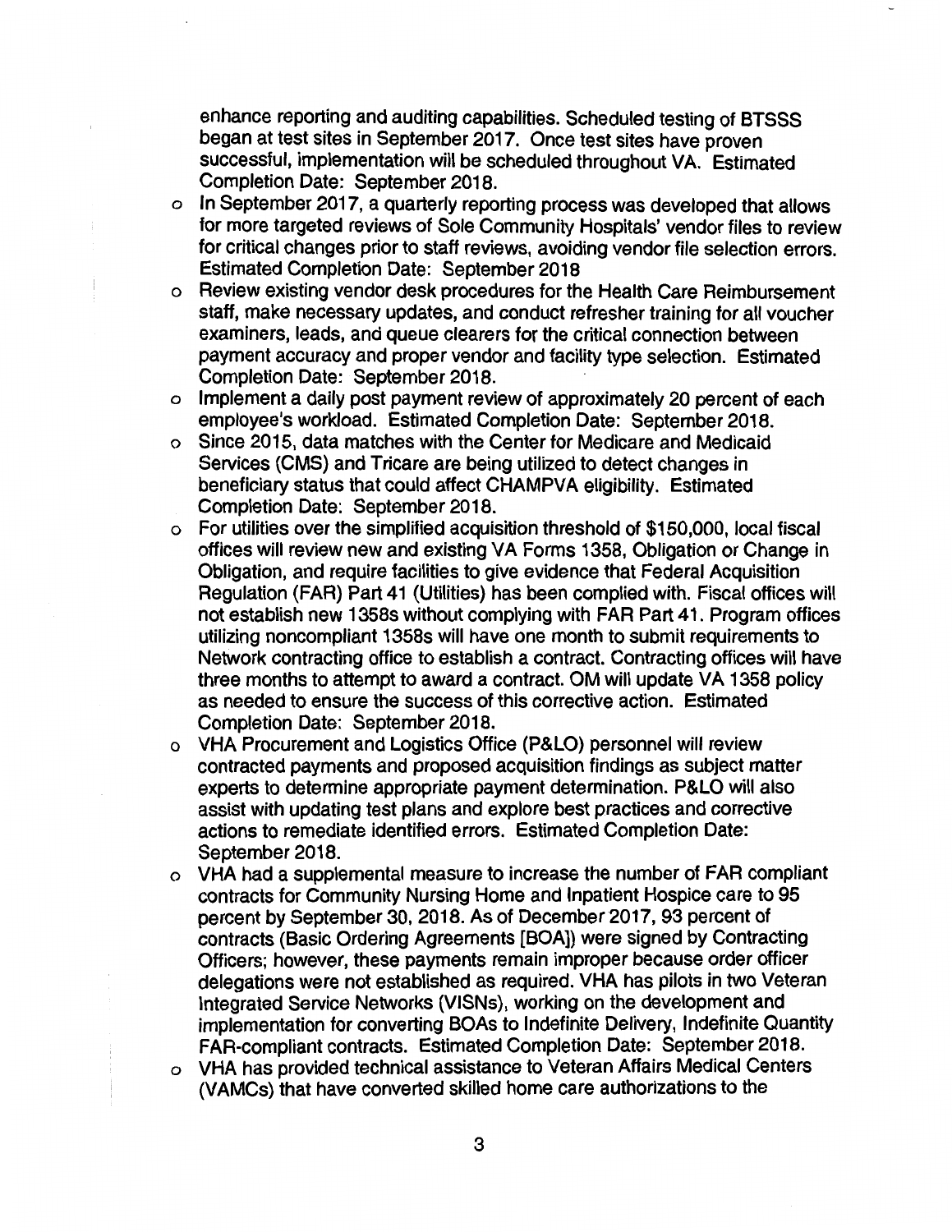Medicare Prospective Payment System (PPS). VHA has clarified the types of skilled home care authorizations that are appropriate for Medicare PPS. VHA has provided guidance to VAMCs on the use of Choice provider agreements for skilled home care. Estimated Completion Date: September 2018.

- o Define and revise management process for resolving Purchased Long Term Services and Supports audit findings for lack of supporting documentation. Estimated Completion Date: September 2018.
- o PSAS will work with VISN Purchase Card Managers to 'provide required purchased card supporting documentation to include VA Forms 0242 and reconciliation reports for the 2018 Improper Payments Elimination and Recovery Act (IPERA) review. Estimated Completion Date: September 2018.
- o VHA P&LO will assist in providing the delegation of authority for purchase card payments when not readily available by the field. Estimated Completion Date: September 2018.
- o VHA will work closely with P&LO, the VA National Acquisition Center (NAC), and the VA Strategic Acquisition Center (SAC) to establish ways to verify line item pricing on VHA and national contracts for IPERA testing. Estimated Completion Date: September 2018.
- o VHA will work closely with the VHA Consolidated Mail Out Pharmacy (CMOP) to obtain USPS/UPS tracking numbers to confirm receipt and the VA NAC to obtain line item pricing to verify amount paid. Estimated Completion Date: September 2018.
- o VHA will work closely with the NAC and SAC to document internal controls and ways to verify line item pricing on national contracts for IPERA testing. Estimated Completion Date: September 2018.
- o The VHA P&LO will provide training to Contracting Officers on the IPERA contracting testing guidance so that they can avoid mistakes that lead to improper payments. Estimated Completion Date: October 2018.
- o Finalize duplicate payment mitigation strategies including implementing PIT duplicate review prepayment for all expedited and Choice payments. Estimated Completion Date: December 2018.

#### **Veterans Benefits Administration:**

- o Extend Federal Tax Information (FTI) functionality to claims for special monthly pension, dependency, and medical adjustments. Perform a Social Security Administration (SSA) Income Match on a consistent basis to identify the date that beneficiaries begin to receive SSA income approximately from ages 62 to 66. Estimated completion date: March 31, 2018
- o Assess current skill set and determine training requirements. Provide training necessary to avoid under evaluations followed with consistency study necessary to ensure effectiveness. Estimated Completion Date: September 30,2018
- o Process more dependency claims accurately and timely by using contractors. Administer a consistency study on dependency awards and monitoring the